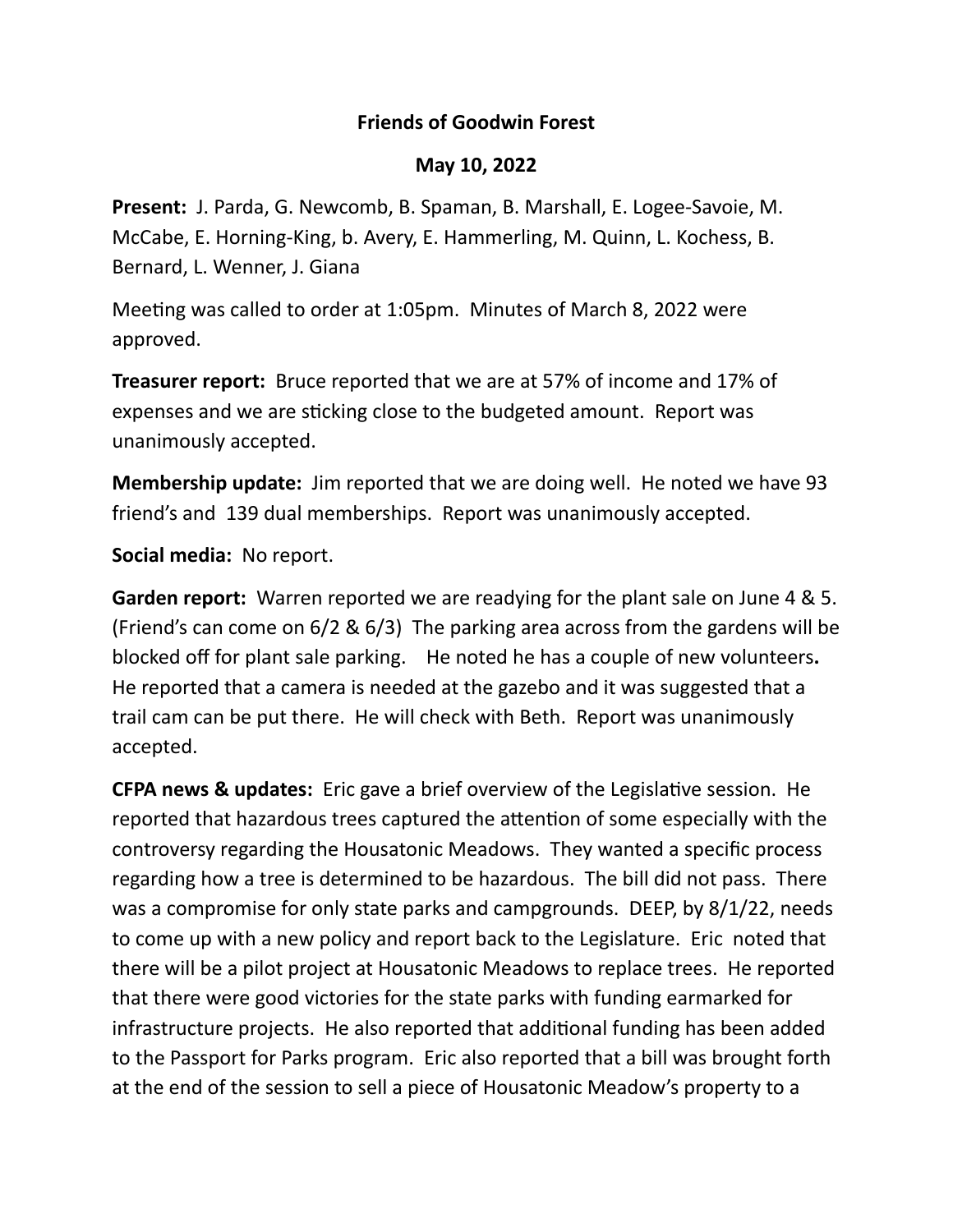private entity. This did not get called. He went on to give an overview of Ct. Trails Day and reported that registration has officially opened. (View at trailsday.org) He reported that there will be an appreciation event for volunteers/members, on July 27, 2022 at Peoples State Forest from 3-7.

**DEEP news & updates:** Matt gave a brief update on the DAM project, which should be completed by August/September. He gave an over view of other projects. He noted there was no news on hazardous tree cutting at Goodwin. Matt noted he did not have any news regarding refill of positions and that our maintainer position ends this July. He noted Mike does a lot for Goodwin with helping with trail projects and grounds' work.

**Director's report:** Eric gave a brief overview for Beth. Welcoming Eoin Horning-Kane our new naturalist. He reported that we have not heard from Lori Brant regarding Mike's position and the position ends in July. He noted that the Master Naturalist Program is up and running with 25 in attendance. Beth added that the school programs (Hampton Elementary, Windham Center School and Windham Middle School) are continuing, the Windham schools received funding from Community Foundation of Eastern CT grants and a FGF scholarship. She reported that she is glad the center is using the new downstairs space for programs and new tables and chairs are on order.

**Education/program report:** Eoin gave a brief bio and gave an outline of programs available for Trails Day. He is looking for suggestions for programs to offer at Goodwin. Bryan gave an overview of programs being offered in May at Goodwin. He also noted that he is looking to install a stream formation table by the museum. He gave a brief overview of Scout Forestry Day that took place on April 30th.

**Goodwin Center physical plant & maintenance:** Mike reported that he has been busy with the grounds at Goodwin and assisting with maintaining trails.

**Trails report:** Bill read that report from Bob. A work party was held on April 23rd with 5 volunteers from REI joining the crew to repair the slope o the red trail, they also completed adding gravel to a wet section of red-white trail. Small trees were removed from a section of the blue-white trail. A work party to be held in